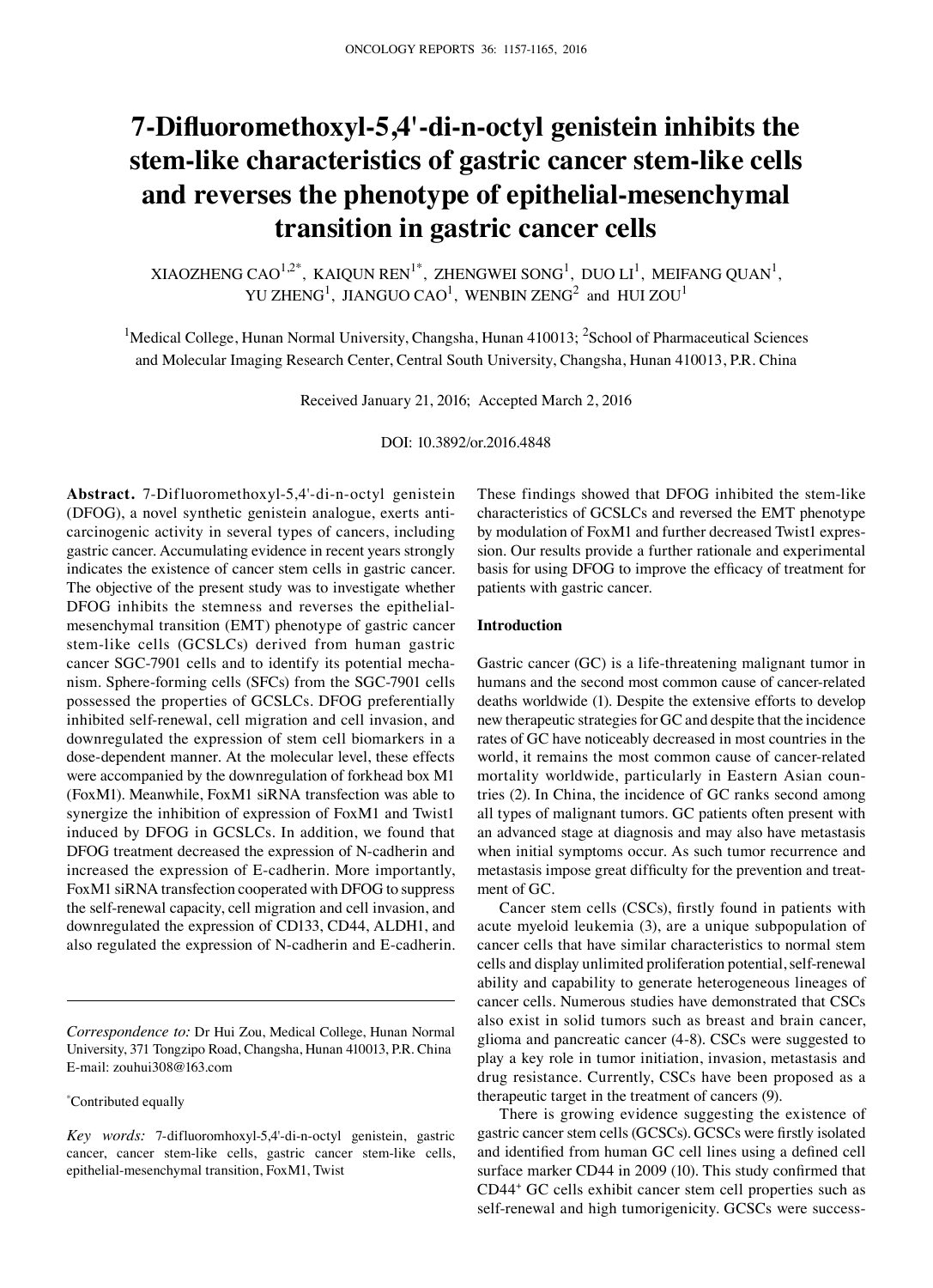fully isolated using CD90 in a previous study (11). In addition, the stem cell markers CD44, CD133 and ALDH1 have been recommended for identifying GCSCs(12,13). Self-renewal and lineage capacity are characteristics of all stem cells. Recently, in order to acquire CSCs, a variety of research methods have been developed based on these features. Liu *et al* (14) obtained GCSCs from human GC cells by cultivating cancer cells in stem-condition culture systems. This method has been used as a representative method by which to obtain GCSCs.

Forkhead box protein M1 (FoxM1), a transcription factor, is an important member of the forkhead transcription family. The International Society for Molecular and Cell Biology and Biotechnology Protocols and Research (ISMCBBPR) recognized Forkhead box protein M1 (FOXM1) as the 2010 Molecule of the Year due to its growing potential as a target for cancer therapies. The FoxM1 transcriptional factor is essential for cell cycle progression and cell survival. Upregulation of FoxM1 has been found in various types of cancers, suggesting that it may be involved in the initiation of human carcinogenesis (15-17). Accumulating evidence suggests that FoxM1 plays an essential role in cancer development and progression by enhancing drug resistance and cancer cell metastasis (18). In addition, alterations in the FoxM1 signaling pathway are reportedly associated with tumorigenesis (19,20). It has been reported that overexpression of FoxM1 leads to epithelialmesenchymal transition (EMT) by the acquisition of EMT phenotype and downregulation of FoxM1 leads to the inhibition of EMT in GC cell lines (21). Moreover, FoxM1 has been shown to be a key transcription factor in regulating CSC characteristics in several studies (22,23). Thus, FoxM1 may be a new molecular target for discovering tumor therapeutic agents that target CSCs.

The transcription factor Twist is considered as one of the major inducers of the EMT process, and plays a significant role in tumor metastasis through various signal transcription pathways, including Akt, Ras, signal transducer and activator of transcription 3 (STAT3), mitogen-activated protein kinase (MAPK) and Wnt signaling (24,25). Twist is encoded by the Twist1 gene located on human chromosome 7p21 and belongs to the family of basic helix-loop-helix (bHLH) transcription factors (26). Several studies have shown that Twist1 plays an essential role in the regulation of CSC functions and features. For example, overexpression of Twist can facilitate the generation of a breast cancer stem cell phenotype (27). Activation of AKT and β-catenin pathways induced by overexpression of Twist is crucial for the maintenance of the characteristics of breast and cervical CSCs (28).

Genistein, a natural isoflavone, was first isolated from soy products. It has been demonstrated that genistein is a potential chemopreventive agent that inhibits carcinogenesis by mediating multiple regulatory pathways. Our previous studies confirmed that a novel synthetic genistein derivative, 7-difluoromethoxyl-5,4'-di-n-octyl genistein (DFOG), inhibited the growth of GC cells by suppressing FoxM1 (29) and halted the self-renewal of ovarian cancer stem cell by activating Foxo3a (30). In the present study, we investigated the effect of DFOG on gastric cancer stem-like cells (GCSLCs) and its potential mechanism for the first time. The results confirmed that DFOG can attenuate the characteristics of GCSLCs involving the decreased expression level of FoxM1.



Figure 1. Chemical structure of 7-difluoromethoxyl-5,4'-di-n-octyl genistein (DFOG).

We also evaluated the effects of DFOG on EMT of GCSLCs. The results demonstrated that DFOG was able to reverse the EMT phenotype in GCSLCs by suppressing the expression of Twist1. The present study suggests that DFOG may be a potential therapeutic drug for the treatment of GC by targeting CSC<sub>s</sub>.

## **Materials and methods**

*Cell culture and reagents.* Human GC SGC-7901 cells were purchased from the China Center for Type Culture Collection (CCTCC; Wuhan, China) and were maintained in Dulbecco's modified Eagle's medium (DMEM) supplemented with 10% fetal bovine serum (FBS), 100 IU/ml penicillin and 100  $\mu$ g/ml streptomycin in a humidified incubator containing  $5\%$  CO<sub>2</sub> at 37˚C. FBS, trypsin and DMEM were purchased from HyClone (Thermo Scientific, Waltham, MA, USA).

*Sphere-forming and self-renewal assay.* Parental cells (PCs) were collected and washed to remove serum, and were then suspended in serum-free stem cell conditional medium containing DMEM/F12 (Gibco-Invitrogen, Carlsbad, CA, USA) supplemented with 50X B27 (Invitrogen, Carlsbad, CA, USA), 20 ng/ml EGF, 20 ng/ml bFGF (both from eBioscience, Inc., San Diego, CA, USA), 4 µg/ml insulin, 100 IU/ml penicillin G and 100  $\mu$ g/ml streptomycin. After that, the cells were plated in ultra-low adherence culture plates (6-wells) at a density of 10,000 cells/ml and maintained in a humidified incubator containing 5% CO<sub>2</sub> at  $37^{\circ}$ C. After 5 days of culture, the first generation of sphere-forming cells (SFCs) was obtained after trypsin-EDTA digestion. The first-generation SFCs were further cultured and expanded at a density of 10,000 cells/well in ultra-low adhesion 6-well culture plates to obtain the SFCs.

*Scratch assays.* The PCs and third-generation SFCs were seeded in 6-well plates at a density of  $4x10<sup>5</sup>/well$  in DMEM supplemented with 10% FBS. When the cells grew to 85% confluency, the wound was generated by scratching the surface of the plates in the central region with a 200  $\mu$ l pipette tip. Washing was performed 2 times using phosphate-buffered saline (PBS) to remove floating cells and debris. The cells were incubated for 48 h, and were imaged at 0 and 48 h in the same location of the wound, respectively. The numbers of cells in the scratch area were counted, and the migratory rate of the cells was determined in relation to the migratory rate of the PCs considered as the standard migration rate (100%).

*Transwell chamber invasion assay in vitro.* DMEM (1.0 ml) supplemented with 10% FBS as a chemical inducer was added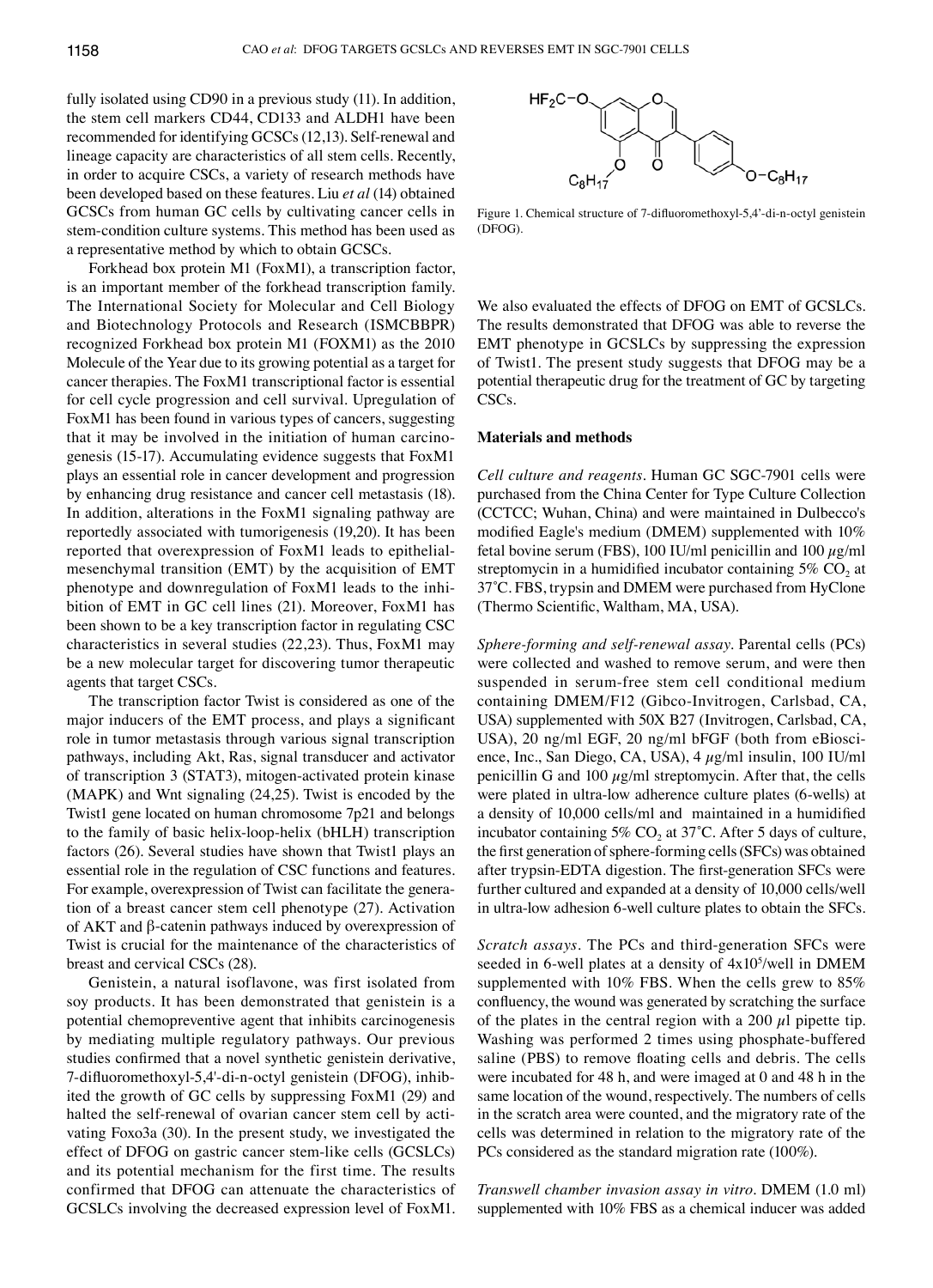



Figure 2. Identification of GCSLCs in the SGC-7901 cell line. (A) Tumor sphere from SGC-7901 cells in the stem cell culture system. (B) The sphere forming ability of parental cells (PCs) and the third-generation sphere-for \*\*P<0.001 vs. the PCs. (D) Western blot analysis showed that protein expression levels of CD133, CD44 and ALDH1 were higher in the SFCs.

to the 24-well cell culture plate which was then embedded in the Transwell chamber. A total of 10,000 PCs or SFCs were plated in the top chamber of the Transwell coated with Matrigel. After being cultured for 24 h, the cells that had not invaded through the pores of the insert were cleared with a sterile cotton swab and discarded. The cells that invaded to the lower chamber were fixed with methanol, stained with crystal violet and counted under an optical microscope with the migration rate of the PCs or SFCs treated with 0.1% dimethyl sulfoxide (DMSO) considered as the standard invasion rate (100%).

*Western blot analysis.* The cells were washed with PBS once, and lysed in 1ml lysis enzyme buffer [50mM Tris-HCl (pH 7.4), 150 mM NaCl, 0.2 mM EDTA, 0.2% NP-40, 10% glycerol, 1 M β-Me, 1  $\mu$ g/ml Trasylol, 0.5  $\mu$ g/ml leupeptin, 0.1 mM  $Na<sub>3</sub>VO<sub>4</sub>$ , 0.5 mM 4-NPP, 0.5 mM NaF and protease inhibitors]. The cells were scraped and collected after incubation for 20 min at 4˚C. The lysates was centrifuged at 13,200 rpm for 5 min at 4˚C to prepare whole cell extracts. The Bradford assay (Bio-Rad Laboratories, Hercules, CA, USA) was used to determine the protein content. The proteins were separated and extracted using 10% SDS-polyacrylamide gel electrophoresis, and transferred to a polyvinylidene difluoride (PVDF) membrane (Millipore, Billerica, MA, USA). The membranes were detected using mouse antibodies against CD133 (Santa Cruz Biotechnology, Santa Cruz, CA, USA), CD44, ALDH1 (both from Cell Signaling Technology, Danvers, MA, USA), N-cadherin (Upstate Biotechnology, Inc., Lake Placid, NY, USA), E-cadherin (BD Transduction), FoxM1 (Santa Cruz Biotechnology), Twist1 (Cell Signaling Technology) and β-actin (Sigma, St. Louis, MO, USA), respectively.

*Statistical analysis.* Data are presented as the mean ± SE (mean  $\pm$  SD) and were analyzed by SPSS 17.0 statistical software. Multiple comparisons were performed by one-way ANOVA and pair-wise comparison was conducted by the LSD t-test method. The Dunnett's method was used for unequal

variances. P<0.05 as considered to indicate a statistically significant result.

# **Results**

*Synthesis and identification of DFOG.* Compound 1 was synthesized and obtained using methods from the patent application (31) and was identified by a combination of NMR and mass spectral data and by comparison of these to the published literature.

Compound 1, yellow powder; EI-MS, m/z 544.1; <sup>1</sup>H NMR (500 MHz, CDCl<sub>3</sub>): 0.88-0.92 (6H, m), 1.26-1.55 (24H, m), 1.77-1.83 (2H, m), 1.90-1.96 (2H, m), 3.98 (2H, J=6.5 Hz), 4.06  $(2H, J=6.5 \text{ Hz})$ , 6.53 (1H, d, J=2.0 Hz), 6.65 (1H, t, J=72.5 Hz), 6.69 (1H, d, J=2.0 Hz), 6.94 (2H, d, J=8.5 Hz), 7.44 (2H, d, J=8.5 Hz), 7.77 (1H, s); <sup>13</sup>C NMR (125 MHz, CDCl<sub>3</sub>): 14.1, 22.6, 22.7, 25.8, 26.0, 28.8, 29.1, 29.2, 29.3, 29.4, 29.5, 31.8, 68.0, 69.9, 98.3, 99.1, 112.6, 113.2, 114.4, 115.2, 117.3, 123.6, 126.5, 130.3, 150.3, 154.8, 159.0, 159.1, 161.4 and 175.2. The 1 H-NMR data were consistent with the literature (31) and 13C-NMR data were reported for the first time. Thus, compound 1 was identified as 7-difluoromethoxyl-5,4'-di-n-octyl genistein and named DFOG (Fig. 1).

*Characteristics of GCSLCs derived from the SGC-7901 cell line.* In order to enrich GCSLCs from human GC SGC-7901 cells, a stem cell conditioned medium suspension culture method was used. Under these conditions, the cells grew as non-adherent, three-dimensional sphere clusters. Fig. 2A shows the anchorage-independent spheres that formed in the SGC-7901 cells. After 5 days of incubation, the SFCs from the SGC-7901 cell line were found to generate more and larger spheroid colonies compared with that noted in the PCs(Fig. 2B and C).

Next, western blotting was performed to identify protein expression of the gastric CSC markers [cluster of differentiation CD133, CD44 and aldehyde dehydrogenase 1 (ALDH1)]. The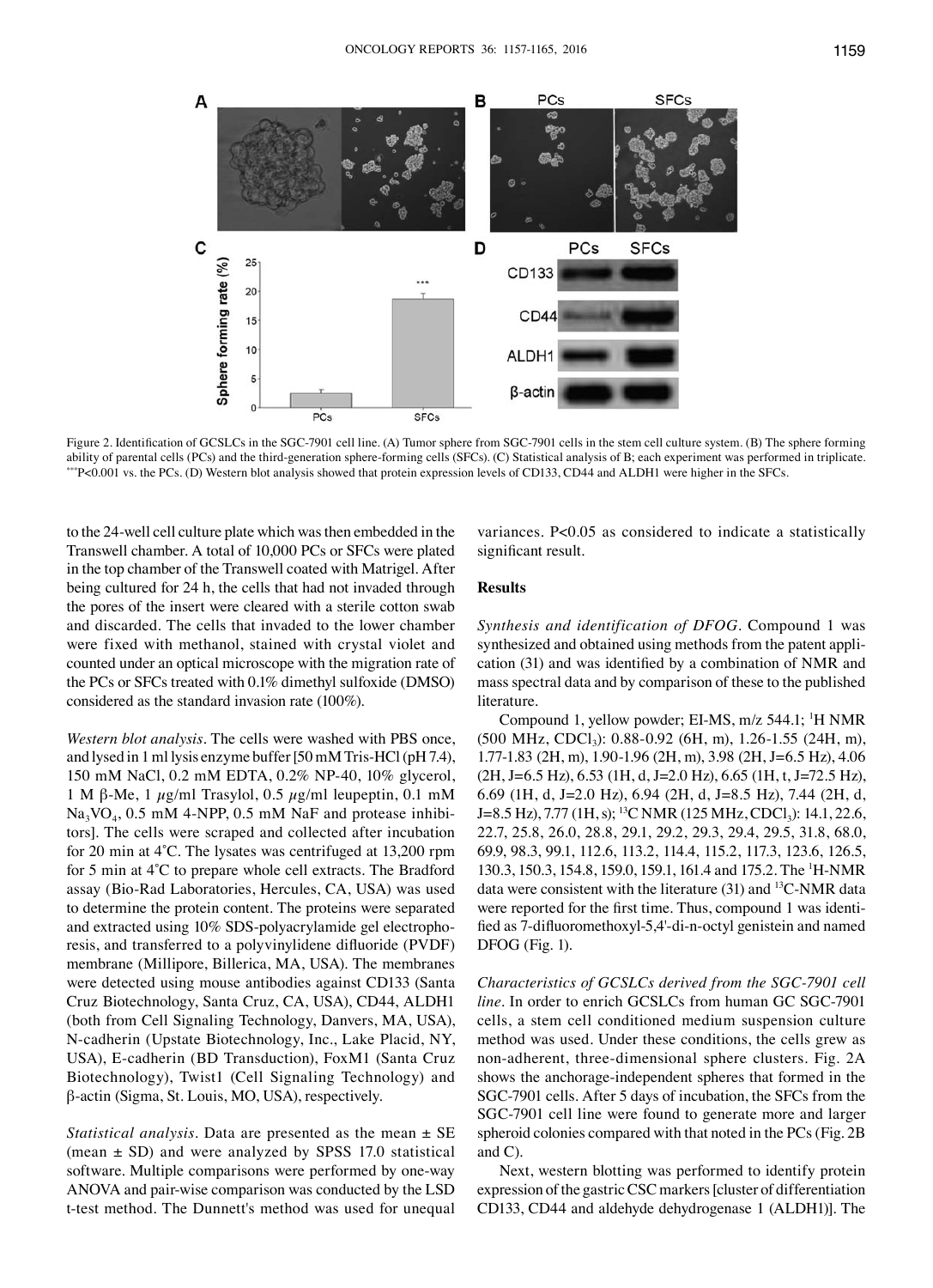

Figure 3. Mesenchymal cell characteristics of the gastric cancer stem-like cells (GCSLCs) derived from the SGC-7901 cells. (A) The cell migration rate of sphere-forming cells (SFCs) from SGC-7901 cells compared with parental cells (PCs) and the statistical analysis. \*\*\*P<0.001 vs. the PCs. (B) The invasive ability of the SFCs from SGC-7901 cells compared with PCs and the statistical analysis. \*\*\*P<0.001 vs. the PCs. (C) The protein expression levels of N-cadherin and E-cadherin in the SFCs compared with levels in the PCs.



Figure 4. Inhibition of sphere-forming ability by DFOG in gastric cancer stem-like cells (GCSLCs) from SGC-7901 cells and the statistical analysis.  $P$ <0.05 vs. the group treated with 0.1% DMSO; \*\*P<0.01 vs. the group treated with 0.1% DMSO; \*\*\*P<0.001 vs. the group treated with 0.1% DMSO; \*P<0.05 vs. the group treated with 1.0  $\mu$ mol/l DFOG.

results showed enrichment of CD133+ , CD44+ and ALDH1 high populations in the SFCs derived from the SGC-7901 cells compared with the PCs (Fig. 2D). These results indicated that SFCs from the SGC-7901 cells cultured in stem cell-conditioned medium possessed GCSLC properties.

*GCSLCs from the SGC-7901 cell line show mesenchymal cell characteristics.* CSCs have higher migratory and inva-

sion capacities, which facilitate metastasis and growth. The migration and invasion capabilities of GCSLCs and PCs were evaluated by scratch method and Transwell chamber invasion assay *in vitro*, respectively. The results demonstrated that GCSLCs showed increased migratory and invasive capabilities than these capacities noted in the PCs (Fig. 3A and B). CSCs are also thought to facilitate metastasis through EMT characteristics related to the mobility of cells. We evaluated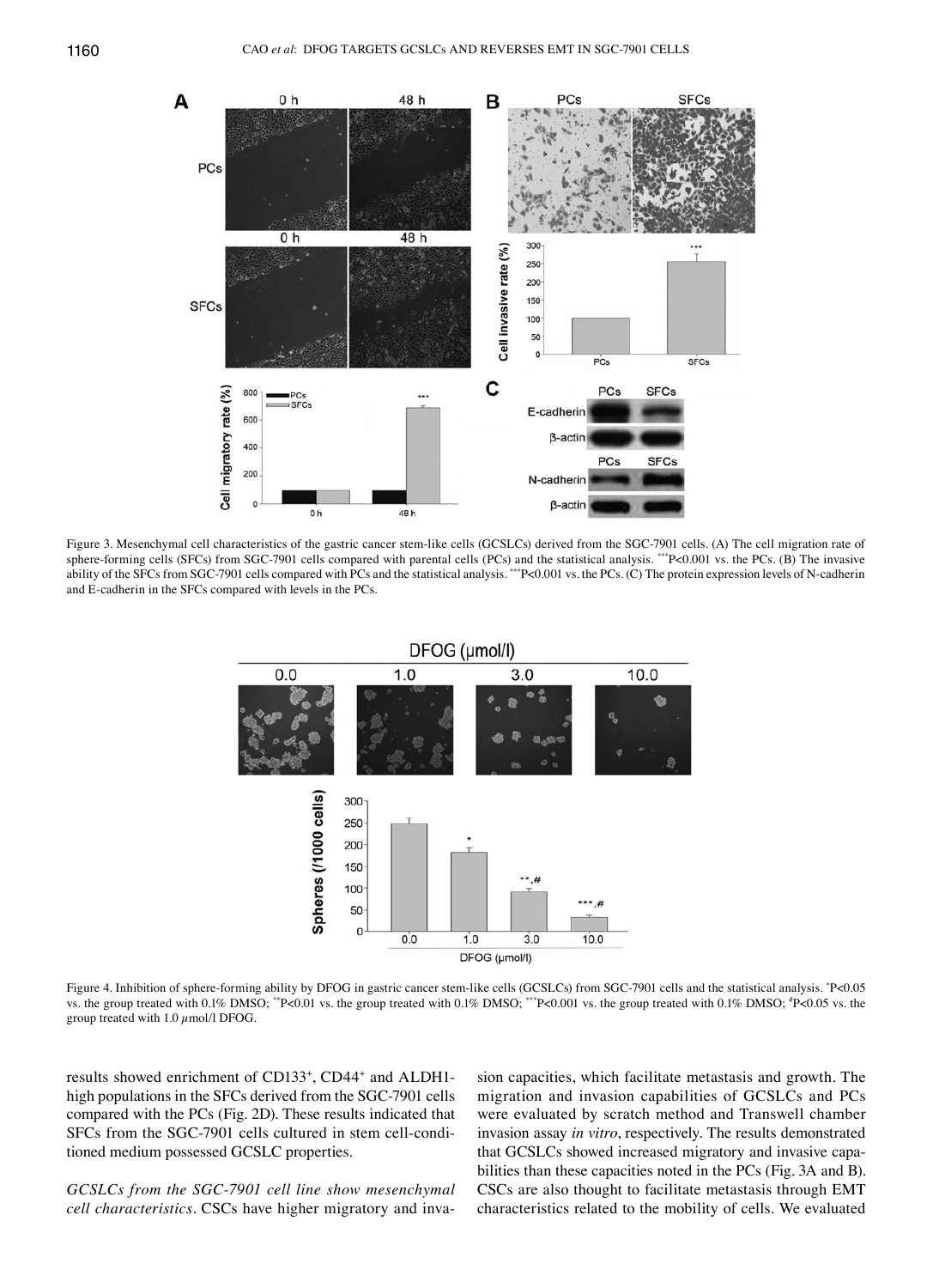

Figure 5. DFOG downregulates the expression of FoxM1 and cancer stem cell (CSC) biomarkers in gastric cancer stem-like cells (GCSLCs) from SGC-7901 cells. (A) DFOG inhibited the expression of markers CD44, CD133 and ALDH1 protein in sphere-forming cells (SFCs). (B) A higher expression level of FoxM1 was noted in the SFCs compared with the parental cells (PCs). (C) DFOG inhibited the expression of FoxM1 in the SFCs.



Figure 6. Synergistic effect on gastric cancer stem-like cells (GCSLCs) from SGC-7901 cells by DFOG and transfection of FoxM1 siRNA. (A) The protein expression of FoxM1 in sphere-forming cells (SFCs) was significantly decreased after transfection with FoxM1 siRNA. (B) Synergistic inhibition of expression of FoxM1 in SFCs by DFOG and FoxM1 siRNA transfection. (C) Synergistic inhibition of expression of CD133, CD44 and ALDH1 in SFCs by DFOG and FoxM1 siRNA transfection. (D) Synergistic inhibition of the sphere forming ability of SFCs by DFOG and FoxM1 siRNA transfection and the statistical analysis.  $P < 0.05$  vs. the group treated with 0.1% DMSO;  $P < 0.05$  vs. the group treated with 1.0  $\mu$ mol/l DFOG alone.

the protein expression of a known mesenchymal phenotype cell biomarker (N-cadherin) and an epithelial phenotype cell biomarker (E-cadherin) by western blot analysis. The results demonstrated that the relative protein level of N-cadherin was highly expressed in the GCSLCs, while that of E-cadherin was weakly expressed (Fig. 3C).

*DFOG inhibits the self-renewal of GCSLCs derived from the SGC-7901 cell line.* Tumor sphere assay is used to identify stem cells in *in vitro* assays. We examined the tumor sphere formation capacity of SGC-7901 cells following treatment of DFOG. The results showed that DFOG (1.0, 3.0 and 10.0  $\mu$ mol/l) reduced the number of SFCs derived from the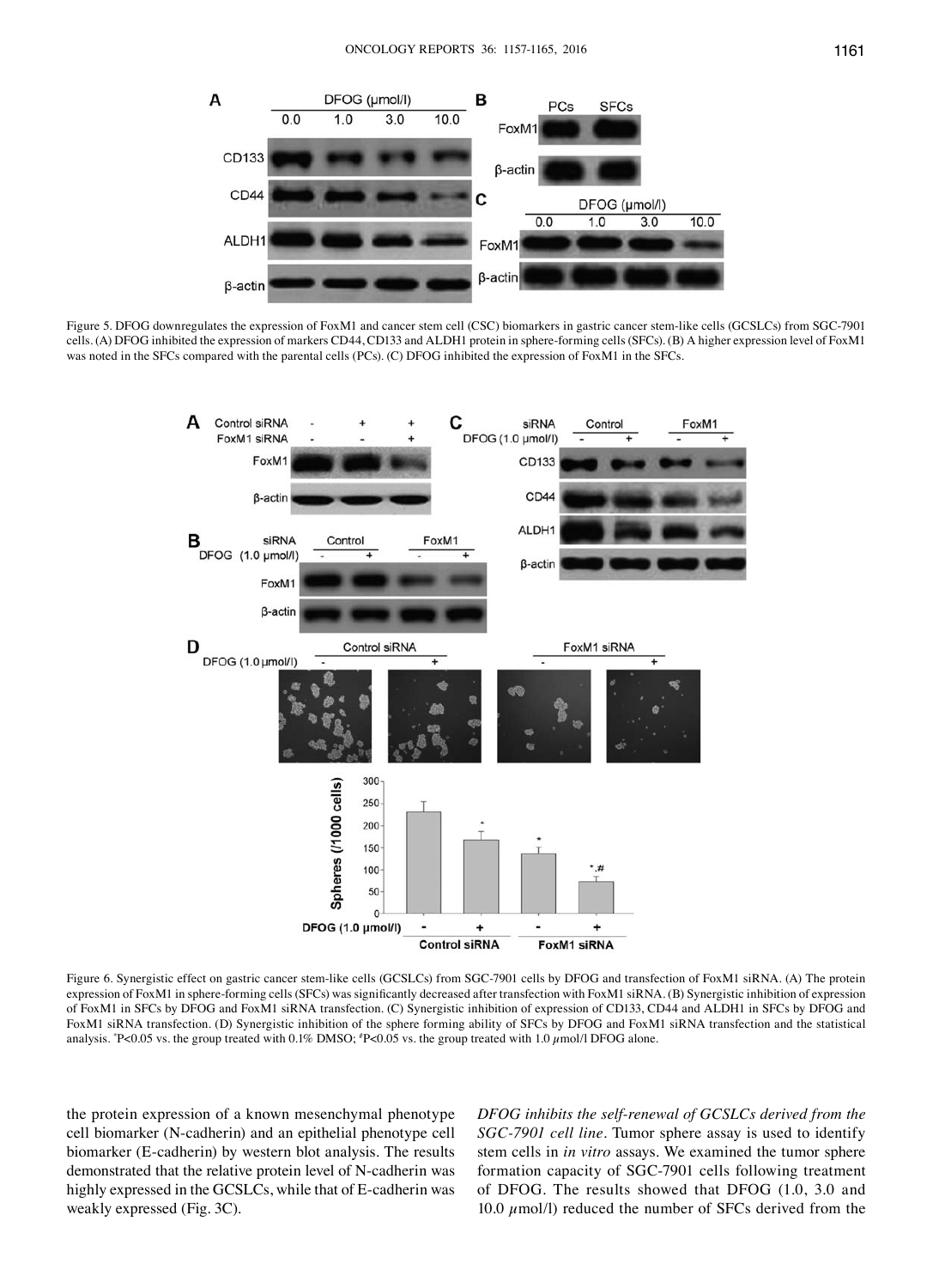

Figure 7. Effects of DFOG on EMT phenotype, migration and invasion capabilities in gastric cancer stem-like cells (GCSLCs) from SGC-7901 cells. (A) The increased expression of E-cadherin and decreased expression of N-cadherin in the sphere-forming cells (SFCs) following treatment with DFOG. (B) Western blot analysis showed that Twist1 was highly expressed in the SFCs. (C) The inhibition of the expression of Twist1 by DFOG in SFCs. (D) Inhibition of the migratory ability by DFOG in SFCs. (E) Inhibition of cell invasive ability by DFOG in SFCs.

SGC-7901 cells in a concentration-dependent manner (Fig. 4), indicating that DFOG is able to preferentially suppress the self-renewal of GCSLCs.

*DFOG downregulates the expression of CSC markers and FoxM1 in GCSLCs derived from the SGC-7901 cell line.*  CD133, CD44 and ALDH1 are used as cancer stem cell markers in many types of tumor cells including GC. To investigate the effect of DFOG on GCSLC surface marker expression including CD44, CD133 and ALDH1, we incubated GCSLCs with DFOG  $(1.0, 3.0 \text{ and } 10.0 \mu \text{mol/l})$  and DMSO as a control. The expression levels of CD44, CD133 and ALDH1 in the GCSLCs were significantly suppressed following treatment with DFOG compared with the spheres that were untreated (Fig. 5A). A previous study demonstrated that overexpression of FoxM1 led to EMT by the acquisition of the EMT phenotype and downregulation of FoxM1 led to the inhibition of EMT in GC cell lines (21). Therefore, the present study compared the level of FoxM1 protein expression in the PCs and SFCs and evaluated the inhibitory effect of DFOG on FoxM1. The results revealed that FoxM1 expression was higher in the SFCs in comparison with that in the PCs(Fig. 5B). Furthermore, as shown in Fig. 5C, the expression of FoxM1 in the SFCs was significantly reduced by DFOG in a dose-dependent manner.

*Transfection of FoxM1 siRNA enhances the inhibitory effects of DFOG on the expression of FoxM1, CSC markers and the self-renewal in GCSLCs derived from the SGC-7901 cell*  *line.* We next transfected FoxM1 siRNA into the GCSLCs to confirm the inhibitory effect of DFOG on FoxM1 expression in GC cells and the effect of FoxM1 on the characteristics of GCSLCs. The GCSLCs were transfected with either scramble siRNA or FoxM1 siRNA. The expression levels of FoxM1 and CSC markers including CD133, CD44 and ALDH1 were assessed using western blot analysis. The results showed that the protein expression level of FoxM1 was inhibited following FoxM1 knockdown (Fig. 6A). Furthermore, after transfection of FoxM1 siRNA, the inhibitory effects of DFOG on the expression of FoxM1 and CSC markers (CD133, CD44 and ALDH1) were markedly enhanced compared with the scramble siRNA control group (Fig. 6B and C). The knockdown of FoxM1 also suppressed the sphere-forming capability of the GCSLCs and suppressed the inhibition of the self-renewal of GCSLCs synergistically together with DFOG (Fig. 6D).

*DFOG reverses EMT, as well as decreases the migration and invasion of GCSLCs derived from the SGC-7901 cell line.*  To investigate the effects of DFOG on the EMT process of GCSLCs, the protein levels of E-cadherin, N-cadherin and the Twist1 (EMT-related transcription factors) were measured. The results from the western blot analysis demonstrated that DFOG upregulated the protein level of E-cadherin and downregulated the protein level of N-cadherin (Fig. 7A). The protein expression level of Twist1 in the GCSLCs was higher than that in the PCs (Fig. 7B), while DFOG also dose-dependently suppressed the expression of Twist1 (Fig. 7C). These results clearly demonstrated that DFOG could reverse EMT, relying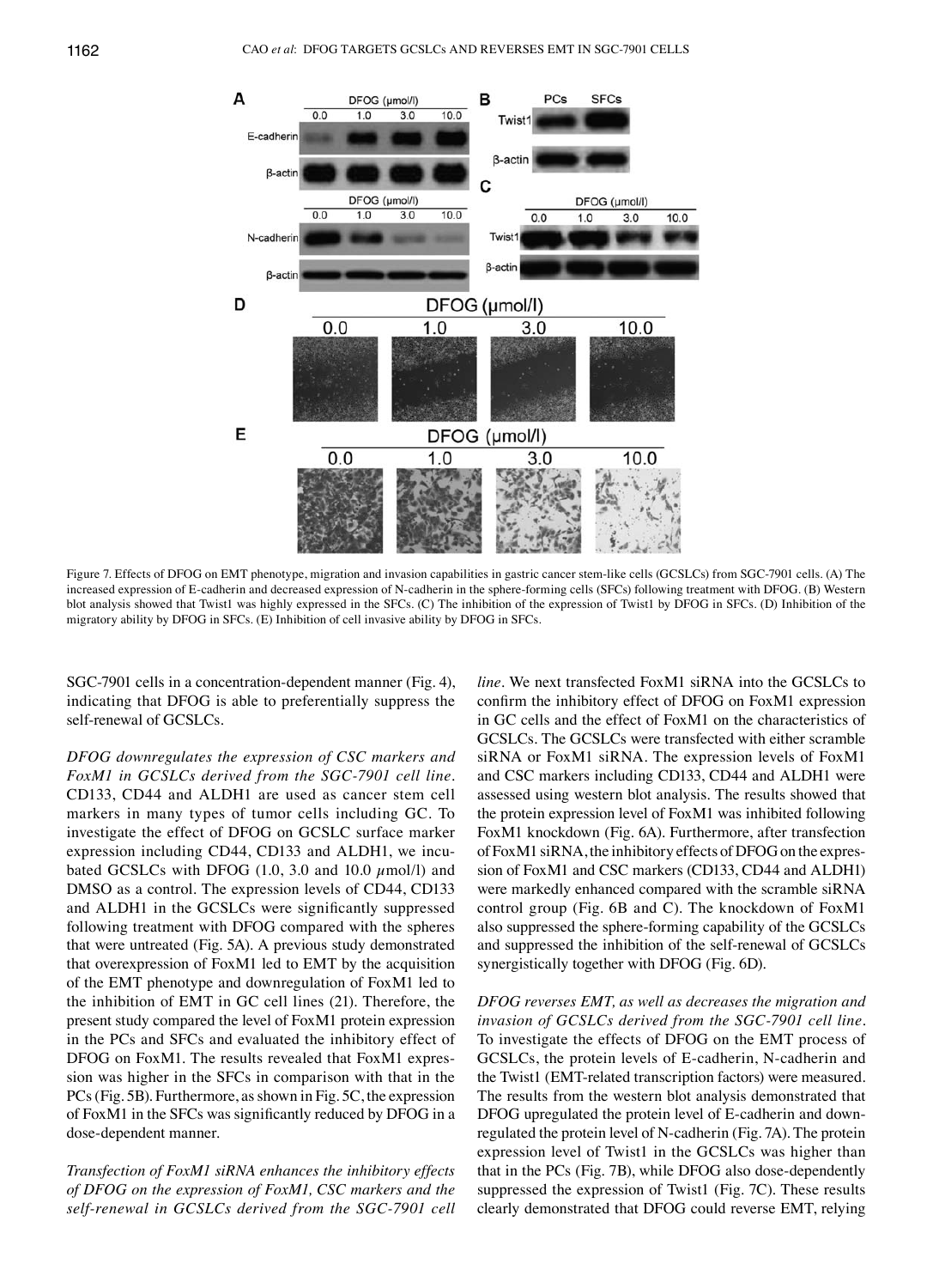

Figure 8. Transfection of FoxM1 siRNA cooperates with DFOG to reverse EMT. (A) The synergistic upregulation of E-cadherin in sphere-forming cells (SFCs) by DFOG and FoxM1 siRNA transfection. (B) Synergistic inhibition of N-cadherin in SFCs by DFOG and FoxM1 siRNA transfection. (C) Synergistic inhibition of Twist1 in SFCs by DFOG and FoxM1 siRNA transfection. (D) Synergistic inhibition of the migratory ability of SFCs by DFOG and FoxM1 siRNA transfection. (E) Synergistic inhibition of the migratory ability of SFCs by DFOG and FoxM1 siRNA transfection.

on inhibition of the EMT phenotypic biomarkers and Twist1. Migration and invasion abilities are important characteristics of CSCs responsible for tumor metastasis and growth. CSCs are assumed to have higher migration capacity than normal cancer cells and Twist1 is closely associated with cancer cell migration and invasion. Functionally, the relative migratory and invasive cell numbers of GCSLCs were significantly decreased when compared to these numbers in the negative control, suggesting that DFOG reduced cell migration and invasion in the GCSLCs (Fig. 7D and E). The above results showed that DFOG inhibited the expression of Twist1, leading to the inhibition of cancer cell migration and invasion.

*Transfection of FoxM1 siRNA cooperates with DFOG to reverse EMT.* To examine whether forced knockdown of FoxM1 can cooperate with DFOG to reverse EMT, the protein expression of EMT biomarkers (E-cadherin and N-cadherin) and Twist1 was measured by western blot analysis. As compared to the negative control groups, silencing by FoxM1 siRNA increased the protein expression of E-cadherin (Fig. 8A) and decreased the protein expression of N-cadherin and Twist1 (Fig. 8B and C), suggested that knockdown of FoxM1 could reverse EMT. Moreover, transfection of FoxM1 siRNA also enhanced the upregulation of E-cadherin protein expression (Fig. 7A) and the downregulation of N-cadherin and Twist1 protein expression (Fig. 8B and C) caused by DFOG, demonstrating that transfection of FoxM1 siRNA can cooperate with DFOG to reverse the EMT process. Following transfection of FoxM1 siRNA, the influence on the migratory and invasive capabilities of the GCSLCs were evaluated. The results showed that transfection of FoxM1 siRNA suppressed the migration and invasion of GCSLCs and also enhanced the inhibitory effect of DFOG on the migration and invasion of GCSLCs compared with the control group (Fig. 8D and E). These results confirmed that transfection of FoxM1 siRNA and DFOG can synergistically reverse the EMT process of GCSLCs.

## **Discussion**

In the present study, it was confirmed that SFCs derived from the SGC-7901 cell line possessed superactive self-renewal capacity *in vitro* when compared with that noted in the parental cells. It was also found that CD133+ , CD44+ and ALDH-high populations were enriched in the tumor spheroid cells from the SGC-7901 cells, which exhibited the characteristics of GCSCs such as invasion capacity and EMT, and were therefore identified as GCSLCs.

Previous studies have confirmed that FoxM1 plays an important role in the regulation of cancer stem cell (CSC) properties and EMT in various types of cancers. Meng *et al* reported that overexpression of FoxM1 promotes EMT and metastasis of hepatocellular carcinoma (32). Miao *et al* reported that downregulation of FoxM1 leads to the inhibition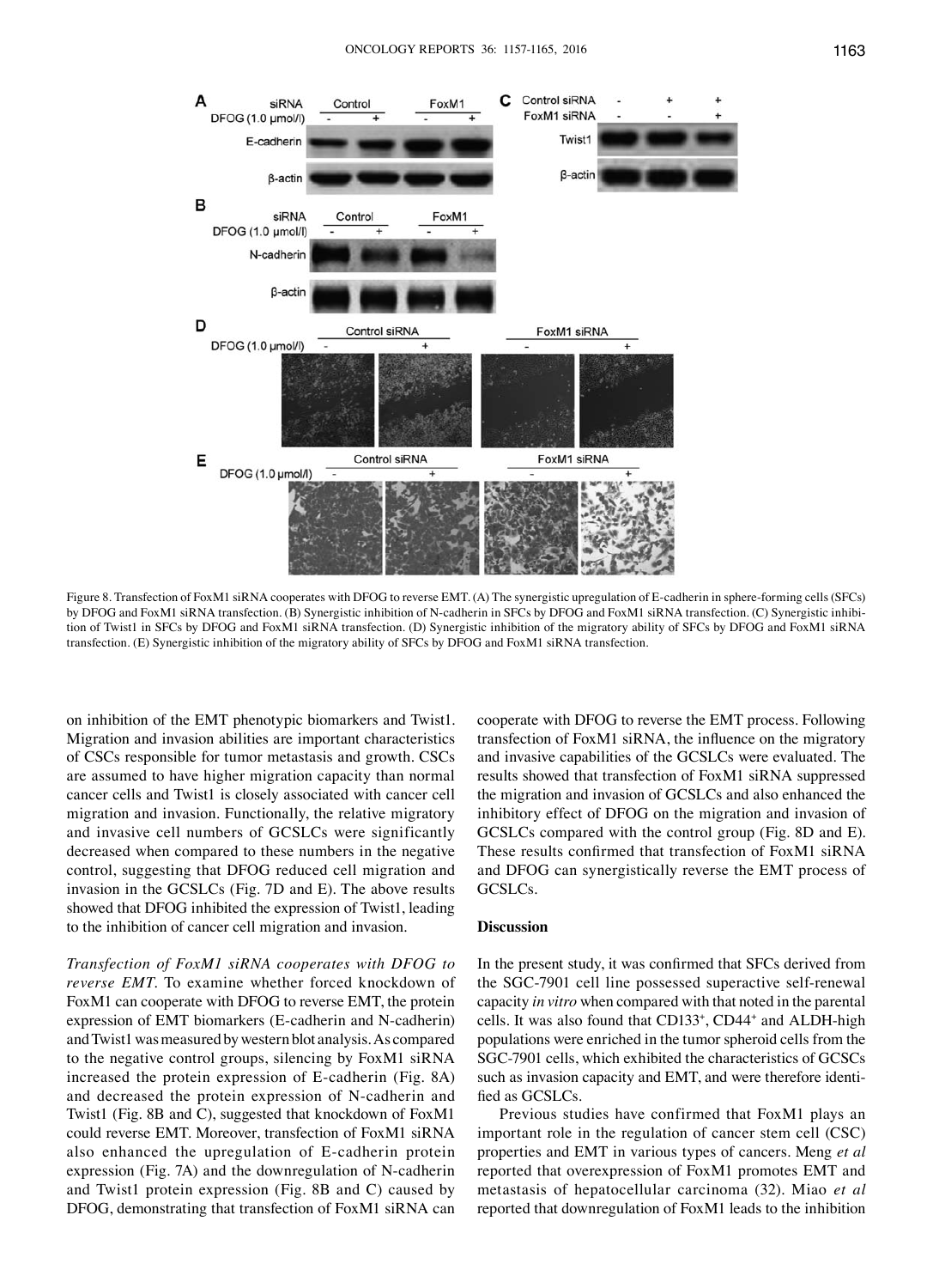of EMT in GC cells (21). Bao *et al* discovered that overexpression of FoxM1 led to EMT and a cancer stem cell phenotype in pancreatic cancer cells (22). In our previous study, we found that DFOG inhibited ovarian and GC cell growth by downregulation of FoxM1 (30). The present study uncovered, for the first time, that DFOG can inhibit the function and properties of GCSLCs through downregulation of FoxM1.

Twist1 is reported as one of the major inducers of the EMT process and also acts as an EMT biomarker in CSCs. Ren *et al* demonstrated that overexpression of Twist in HCC cell line SMMC-7721 promoted the generation of a hepatocellular cancer stem cell (HSC) phenotype through upregulation of the expression of the biomarkers CD133 and CD44 (33). He *et al* reported that casticin inhibited EMT in liver CSCs from the SMMC-7721 cell line by downregulating Twist (34). Our results showed that overexpression of Twist protein in GCSLCs were significantly suppressed by exposure to DFOG consistent with the increased expression of E-cadherin and decreased expression of N-cadherin. These results revealed that the EMT process in GCSLCs was suppressed by DFOG. In addition, Qian *et al* reported that Twist1 promoted GC cell proliferation through upregulation of FoxM1, which suggested that Twist1 and FoxM1 can interact with each other to affect the function and properties of CSCs (35). Our current results indicated that DFOG was capable to reverse the EMT phenotype by downregulation of FoxM1 and further downregulation of Twist1 based on different mechanism when compared with that of FoxM1 siRNA.

Overall, our findings further clarify the anticancer effects of 7-difluoromethoxyl-5,4'-di-n-octyl genistein (DFOG), a novel synthetic genistein analogue. DFOG eliminated stemlike characteristics of GCSLCs and reversed EMT, partially due to the downregulation of FoxM1 and EMT-related proteins (Twist1), and attenuated the migratory and invasive abilities of GCSLCs. DFOG may be potentially effective in preventing GC by targeting CSCs.

## **Acknowledgements**

The present study was financially supported by grants from the National Natural Science Foundation of China (nos. 31400311 and 81172375), the Program for Excellent Talents of Hunan Normal University (no. ET1508), the Project of Hunan Provincial Natural Science Foundation (no. 13JJ3061), the Scientific Research Fund of Hunan Normal University (nos. 140668 and 140666), and the Construct Program of the Key Discipline of Basic Medicine in Hunan Province.

## **References**

- 1. Ferlay J, Shin HR, Bray F, Forman D, Mathers C and Parkin DM: Estimates of worldwide burden of cancer in 2008: GLOBOCAN 2008. Int J Cancer 127: 2893-2917, 2010.
- 2. Siegel R, Naishadham D and Jemal A: Cancer statistics, 2012. CA Cancer J Clin 62: 10-29, 2012.
- 3. Bonnet D and Dick JE: Human acute myeloid leukemia is organized as a hierarchy that originates from a primitive hematopoietic cell. Nat Med 3: 730-737, 1997.
- 4. Ignatova TN, Kukekov VG, Laywell ED, Suslov ON, Vrionis FD and Steindler DA: Human cortical glial tumors contain neural stem-like cells expressing astroglial and neuronal markers in vitro. Glia 39: 193-206, 2002.
- 5. Al-Hajj M, Wicha MS, Benito-Hernandez A, Morrison SJ and Clarke MF: Prospective identification of tumorigenic breast cancer cells. Proc Natl Acad Sci USA 100: 3983-3988, 2003.
- 6. Yu SC, Ping YF, Yi L, Zhou ZH, Chen JH, Yao XH, Gao L, Wang JM and Bian XW: Isolation and characterization of cancer stem cells from a human glioblastoma cell line U87. Cancer Lett 265: 124-134, 2008.
- 7. Kim Y, Wu Q, Hamerlik P, Hitomi M, Sloan AE, Barnett GH, cation of brain tumor-initiating cells. Cancer Res 73: 4923-4936, 2013.<br>8. Li C, Heidt DG, Dalerba P, Burant CF, Zhang L, Adsay V,
- Wicha M, Clarke MF and Simeone DM: Identification of pancre-<br>atic cancer stem cells. Cancer Res 67: 1030-1037, 2007.
- 9. Chen K, Huang YH and Chen JL: Understanding and targeting cancer stem cells: Therapeutic implications and challenges. Acta Pharmacol Sin 34: 732-740, 2013.
- 10. Takaishi S, Okumura T, Tu S, Wang SS, Shibata W, Vigneshwaran R, Gordon SA, Shimada Y and Wang TC: Identification of gastric cancer stem cells using the cell surface marker CD44. Stem Cells 27: 1006-1020, 2009.
- 11. Jiang J, Zhang Y, Chuai S, Wang Z, Zheng D, Xu F, Zhang Y, Li  $\check{C}$ , Liang  $\check{Y}$  and Chen Z: Trastuzumab Herceptin) targets gastric cancer stem cells characterized by CD90 phenotype. Oncogene 31: 671-682, 2012.
- 12. Han M, Liu M, Wang Y, Chen X, Xu J, Sun Y, Zhao L, Qu H, Fan Y and Wu C: Antagonism of miR-21 reverses epithelialmesenchymal transition and cancer stem cell phenotype through AKT/ERK1/2 inactivation by targeting PTEN. PLoS One 7: e39520, 2012.
- 13. Li K, Dan Z and Nie YQ: Gastric cancer stem cells in gastric carcinogenesis, progression, prevention and treatment. World J Gastroenterol 20: 5420-5426, 2014.
- 14. Liu J, Ma L, Xu J, Liu C, Zhang J, Liu J, Chen R and Zhou Y: Spheroid body-forming cells in the human gastric cancer cell line MKN-45 possess cancer stem cell properties. Int J Oncol 42: 453-459, 2013.
- 15. Kim IM, Ackerson T, Ramakrishna S, Tretiakova M, Wang IC, Kalin TV, Major ML, Gusarova GA, Yoder HM, Costa RH, *et al*: The Forkhead Box m1 transcription factor stimulates the proliferation of tumor cells during development of lung cancer. Cancer Res 66: 2153-2161, 2006.
- 16. Zeng J, Wang L, Li Q, Li W, Björkholm M, Jia J and Xu D: *FoxM1* is up-regulated in gastric cancer and its inhibition leads to cellular senescence, partially dependent on *p27kip*<sup>1</sup> . J Pathol 218: 419-427, 2009.
- 17. Wang Z, Banerjee S, Kong D, Li Y and Sarkar FH: Downregulation of Forkhead Box M1 transcription factor leads to the inhibition of invasion and angiogenesis of pancreatic cancer cells. Cancer Res 67: 8293-8300, 2007.
- 18. Laoukili J, Stahl M and Medema RH: FoxM1: At the crossroads of ageing and cancer. Biochim Biophys Acta 1775: 92-102, 2007.
- 19. Wang IC, Ustiyan V, Zhang Y, Cai Y, Kalin TV and Kalinichenko VV: Foxm1 transcription factor is required for the initiation of lung tumorigenesis by oncogenic Kras<sup>G12D</sup>. Oncogene 33: 5391-5396, 2014.
- 20. Yu G, Zhou A, Xue J, Huang C, Zhang X, Kang SH, Chiu WT, Tan C, Xie K, Wang J, *et al*: FoxM1 promotes breast tumorigenesis by activating PDGF-A and forming a positive feedback loop with the PDGF/AKT signaling pathway. Oncotarget 6: 11281-11294, 2015.
- 21. Miao L, Xiong X, Lin Y, Cheng Y, Lu J, Zhang J and Cheng N: Down-regulation of FoxM1 leads to the inhibition of the epithelial-mesenchymal transition in gastric cancer cells. Cancer Genet 207: 75-82, 2014.
- 22. Bao B, Wang Z, Ali S, Kong D, Banerjee S, Ahmad A, Li Y, Azmi AS, Miele L and Sarkar FH: Over-expression of FoxM1 leads to epithelial-mesenchymal transition and cancer stem cell phenotype in pancreatic cancer cells. J Cell Biochem 112: 2296-2306, 2011.
- 23. Ning YX, Li QX, Ren KQ, Quan MF and Cao JG: 7-Difluoromethoxyl-5,4'-di-n-octyl genistein inhibits ovarian cancer stem cell characteristics through the downregulation of FOXM1. Oncol Lett 8: 295-300, 2014.
- 24. Yang J, Mani SA, Donaher JL, Ramaswamy S, Itzykson RA, ComeC, Savagner P, Gitelman I, Richardson A and WeinbergRA: Twist, a master regulator of morphogenesis, plays an essential role in tumor metastasis. Cell 117: 927-939, 2004.
- 25. Khan MA, Chen HC, Zhang D and Fu J: Twist: A molecular target in cancer therapeutics. Tumour Biol 34: 2497-2506, 2013.